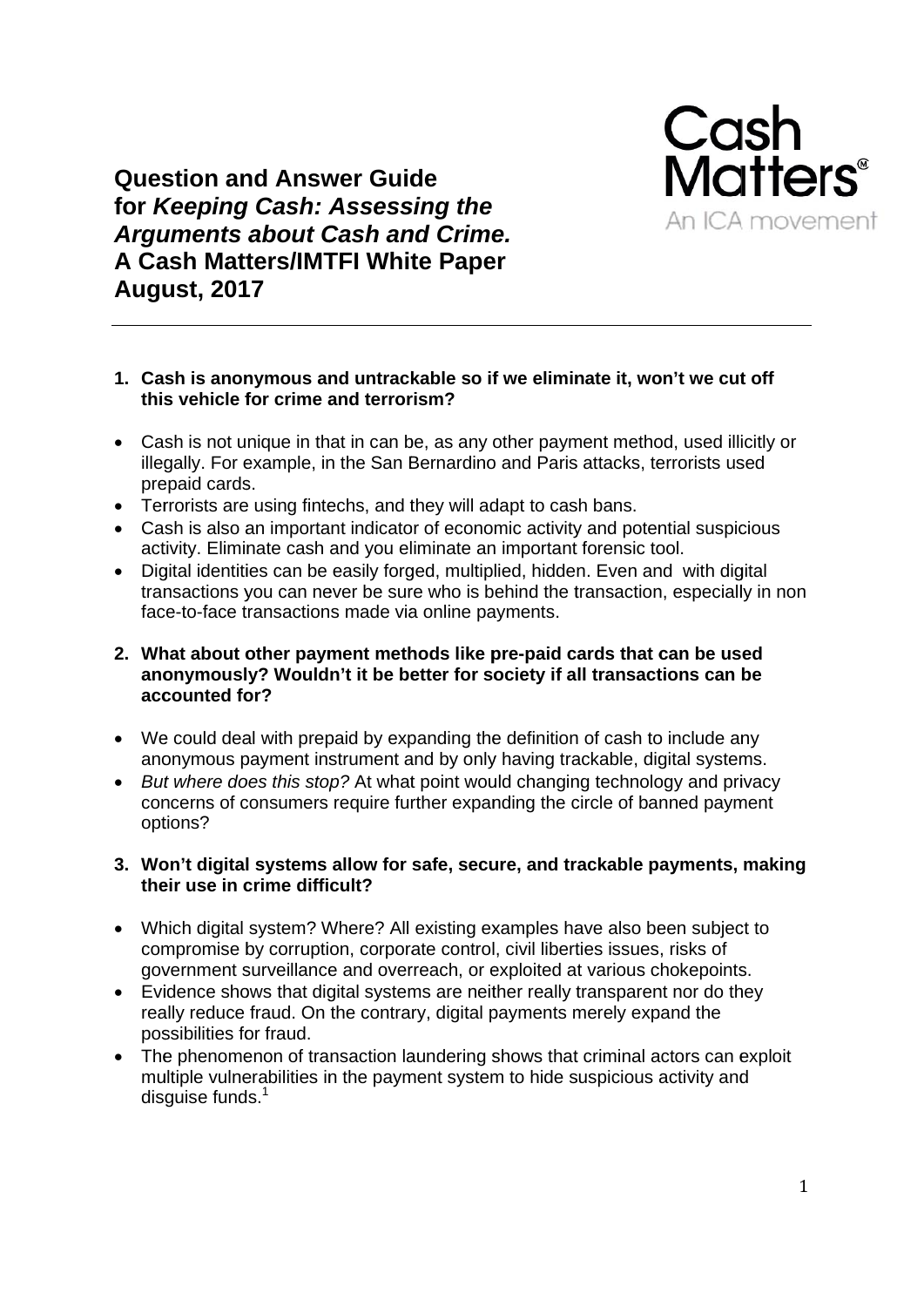- WeChat pay and other digital payment methods may require multiple levels or layers of identification and due diligence, and yet can still be used for fraudulent or surveillance purposes, including by the government entity that controls the data. $^2$
- Biometric systems such as Aadhaar in India have also been subject to identity theft (in a recent case, fingerprints were used fraudulently to activate SIM cards). $3$
- M-Pesa has also been subject to fraud, whether because of shared use, compromised pin codes, or money being deposited in the wrong account.<sup>4</sup>
- And social interaction is always in the mix: don't forget about the 15–year-old who can persuade others to assist with the purchase of alcohol in the US!

### **4. But isn't cash costly to transport, keep secure, and maintain? Wouldn't digital eliminate many of these costs?**

Nobody knows the costs of digital systems. There is no data. Many consumers have limited understanding of the full costs of payment systems, what fees are charged to whom, and who is benefitting from the profits. There are also infrastructural costs to digital systems, from electricity and power to the technical expertise and resources needed to maintain, repair, and ensure connectivity. And there are huge costs involved to guarantee the security of digital transactions, from authentication and verification to making secure channels from the OEMs to intermediaries and the customer and back available.

Cash is a public good. Banks and financial institutions have public charters and thus a public obligation to maintain a zero transaction cost, par clearance means of payment. As the European Central Bank recently reiterated in two separate opinions on proposed cash restrictions in Portugal and Bulgaria:

"The ability to pay in cash remains particularly important for certain groups in society that, for various legitimate reasons, prefer to use cash rather than other payment instruments. Cash is generally also appreciated as a payment instrument because it is, as legal tender, widely accepted, fast and facilitates control over the payer's spending. Moreover, it is still the only means of payment that allows citizens to instantly settle a transaction in central bank money at face value, without the legal possibility to impose a fee for the use of this means of payment. Additionally, cash payments facilitate the inclusion of the entire population in the economy by allowing it to settle any kind of financial transaction in this way."5

### **5. If we eliminated cash, wouldn't that help with monetary policy and provide more tools to stimulate economic growth?**

 Cash acts as a check on limitless/inflationary expansion of money. Even if consumers do not regularly withdraw cash, the fact that they can and might want to access their money in cash acts as a limit on the ability of private banks to create money. Cash also limits the fees that banks can charge depositors for saving their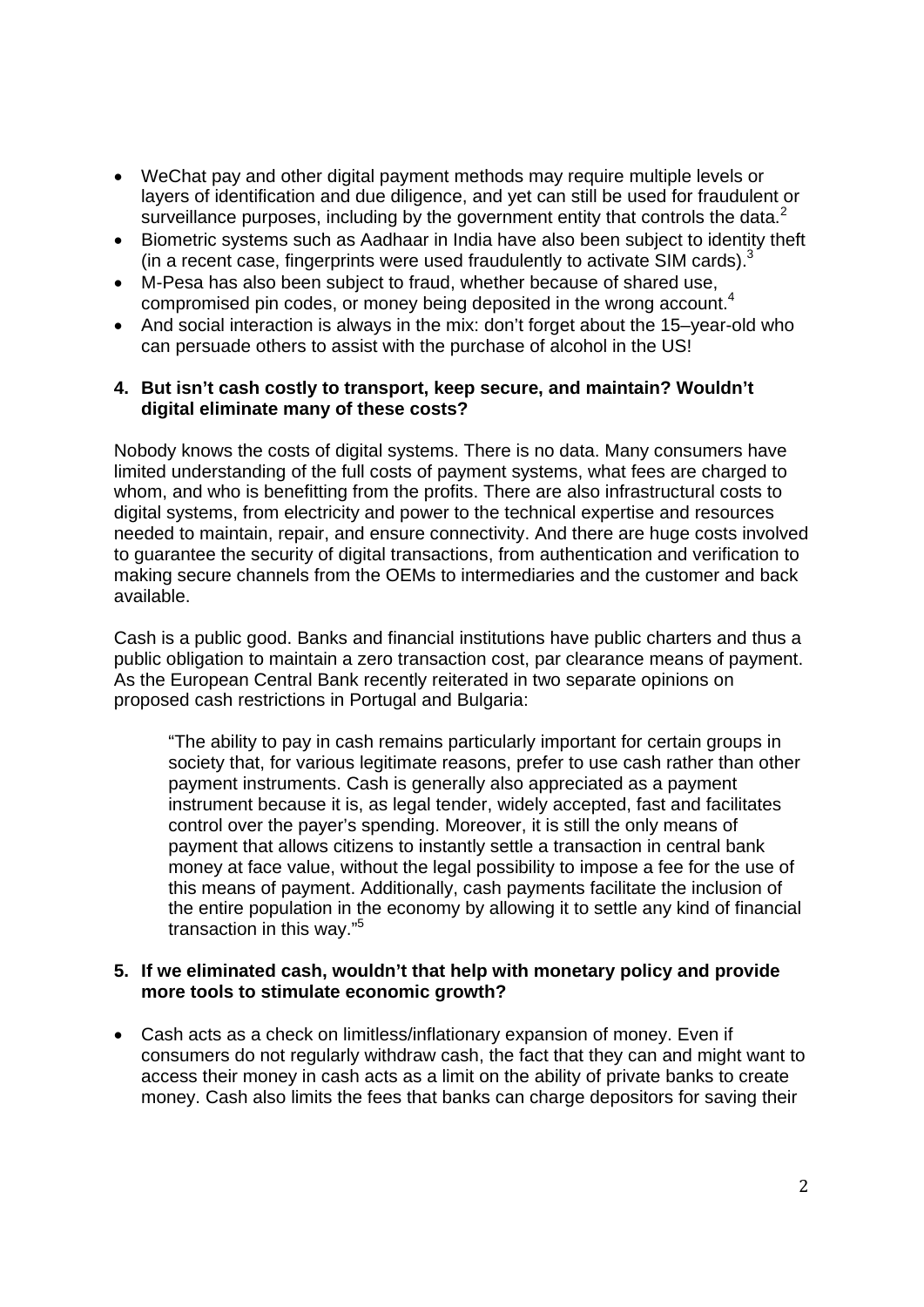money in the bank, and can guard against the confiscation of those savings by banks.

- Moreover, negative interest rates are not a solution. So many financial investments, assets, pension funds and other forms of financial planning depend upon non-negative interest rates.
- **6. What about financial inclusion? Why do we need cash if we include everyone in the formal financial system and increase access to bank accounts and other digital payment methods? Isn't that a way to fight terrorist financing and financial crime while also contributing to the greater social good?**
- People have experienced inclusion with digital finance. Some have benefitted a lot, while others to a lesser degree. But as IMTFI's research on mobile money shows, digital tools do not replace cash, but merely expand people's existing portfolios of financial tools. Cash remains an invaluable and often irreplaceable tool in peoples' financial as well as non-financial practices.
- The same qualities that make cash available and attractive to "criminals" and terrorists is what makes it crucial to the livelihoods of the poor. For one, it allows people greater control over their own value. Cash is a physical object directly exchangeable between two people. It requires little technical knowledge and is accessible to the illiterate and innumerate, to children and the elderly, and to those with otherwise limited financial means. It does not require electricity, Internet or network connectivity, a formal accounting system, or a third party to settle the transaction. Because of cash's denominational and divisible qualities, consumers often prefer cash for budgeting, counting, and setting physical limits on what they can spend.
- Cashless alternatives can also limit people's control over their finances, as in the recent case of Australia's cashless welfare card trial.<sup>6</sup> 80% of the social benefits were loaded on the card, which limited recipients' ability to decide what bills they could pay when, and where they could shop. Cheaper and even second-hand alternatives available to them with cash were suddenly out of reach.<sup>7</sup> Moreover, recipients felt discriminated against and ended up worse off financially.
- Formal inclusion is also not always what it seems. In India, the data shows that while women are gaining access to bank accounts, it is often the husbands who are using their biometric data to open the accounts. $8$  It is unclear how much control women have in this case. Cash, on the other hand, has proven to be an effective means for poor women in India to save money outside the control of husbands and other household demands.
- **7. Modi's demonetization move worked, right? Demonetizing the two largest banknotes caught moneylenders and tax evaders while rooting black money out of the system.**
- Actually, no! The India data shows there was very little effect except negative effects on the lives of the poor. Numerous deaths have been associated with the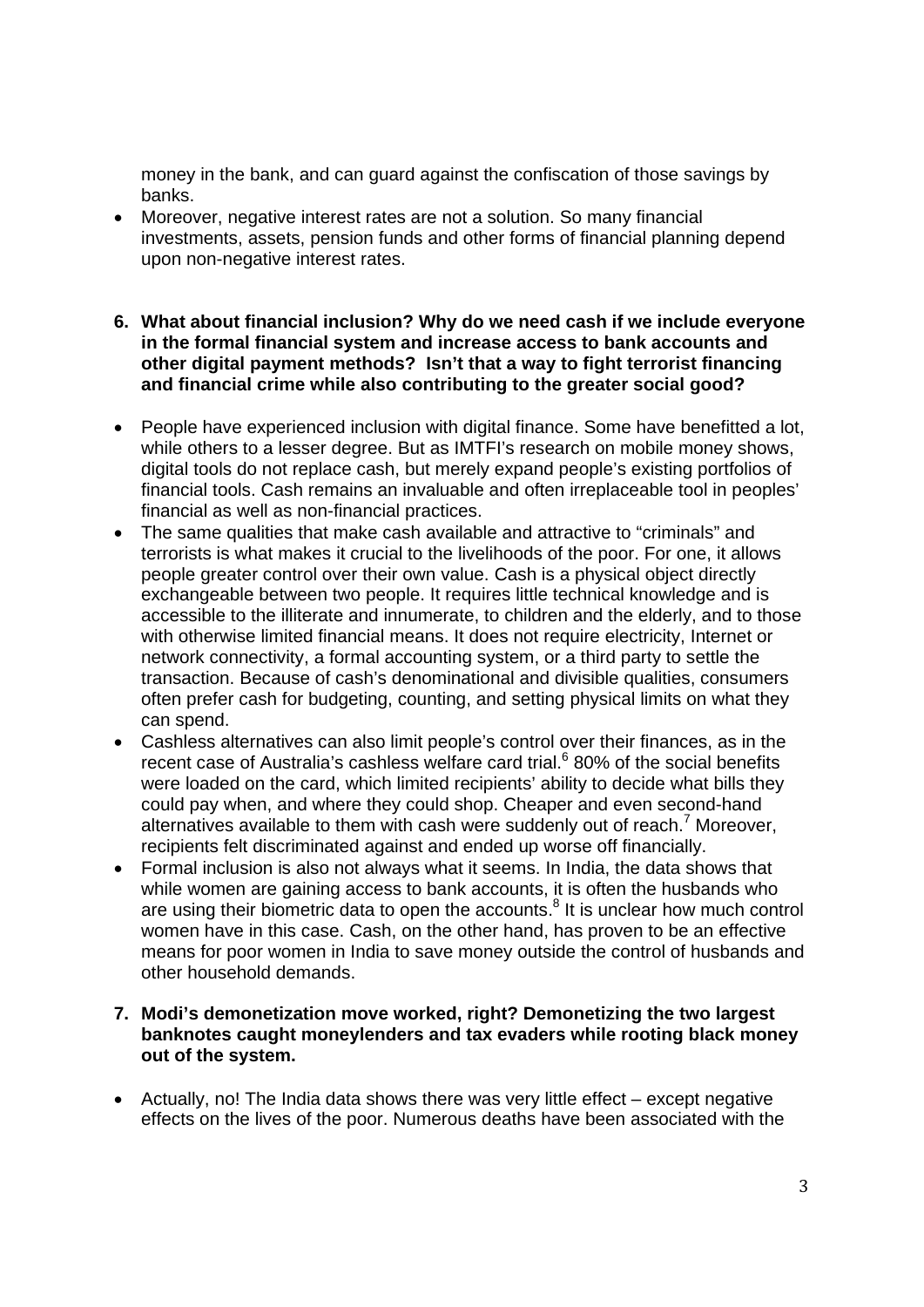currency exchange due to physical duress of waiting in line, refusal of medical assistance, and loss of savings, among other reasons.<sup>9</sup> The government has not released any official report of the total number of deaths.<sup>10</sup> For a large majority of the poor and illiterate in rural areas of India, cash has returned as the preferred method of payment and the reliability as well as accessibility of a cashless digital payment system is a long way off. $11$ 

 By many accounts, about 98% of the demonetized notes ended up back at the banks, calling into question their status as black money. However, official data from the Reserve Bank of India (RBI) on the banknotes returned to the system has yet to be published, and there is some skepticism about how trustworthy this data will be when – or if – it is made available.<sup>12</sup>

## **8. Official reports based on law enforcement and financial intelligence show that cash is used in terrorist financing and money laundering activities, and exposes the EU to high risks. Don't those risks outweigh the negative impacts of restricting or banning cash payments?**

- Well, we don't know that this is the case! We don't even know about the licit uses of cash or high value denomination notes, which means we can't assess the impact of eliminating cash!
- A report just published on July 4, 2017 by the European Commission on the use and risks of various payment methods in terrorist financing and money laundering repeatedly states that there is no good data on legitimate cash use.<sup>13</sup> Given this lack of data, how can we reasonably and fairly assess the negative and adverse impacts of cash payment restrictions or even a cash ban?
- How can the proportionality and appropriateness of cash restrictions be weighed against the potentially massive adverse impact it will have on peoples' financial lives, within and outside the EU?
- Proposing a ban on cash based on the premise that cash bears the highest risk for funding terrorist financing and money laundering, and yet also acknowledging the lack of data on legitimate cash use, is a poor foundation for restricting or eliminating cash. Moreover, this framing of the problem does not address crucial questions that would be essential for establishing proportionality, such as:
- Who stands to benefit from a cashless society? Without cash, there is a substantial risk for payments to be monopolized by a few providers and the costs of making payments could rise, especially for consumers and small businesses.
- Digital fraud is on the rise. What measures will be taken to protect the public from the risks posed by exposure to cybercrime, identity theft, fraud, and other forms of crime in the digital payment system?<sup>14</sup>